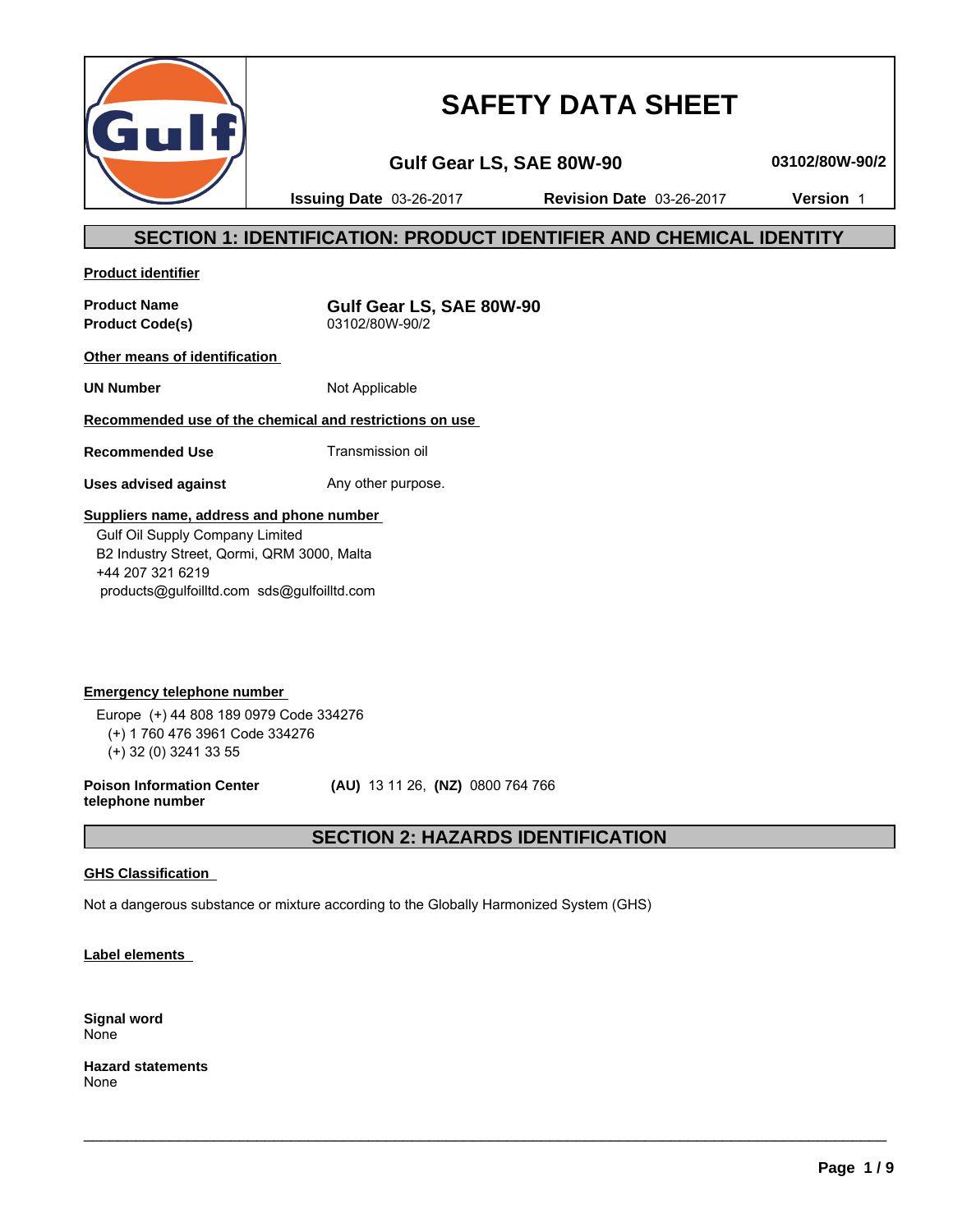#### **Precautionary Statements** None

#### **Other hazards**

No information available

### **SECTION 3: COMPOSITION/INFORMATION ON INGREDIENTS**

 $\_$  ,  $\_$  ,  $\_$  ,  $\_$  ,  $\_$  ,  $\_$  ,  $\_$  ,  $\_$  ,  $\_$  ,  $\_$  ,  $\_$  ,  $\_$  ,  $\_$  ,  $\_$  ,  $\_$  ,  $\_$  ,  $\_$  ,  $\_$  ,  $\_$  ,  $\_$  ,  $\_$  ,  $\_$  ,  $\_$  ,  $\_$  ,  $\_$  ,  $\_$  ,  $\_$  ,  $\_$  ,  $\_$  ,  $\_$  ,  $\_$  ,  $\_$  ,  $\_$  ,  $\_$  ,  $\_$  ,  $\_$  ,  $\_$  ,

This product is a mixture. Health hazard information is based on its ingredients

| <b>Chemical name</b>                                             | <b>CAS No</b> | Weight-%        |
|------------------------------------------------------------------|---------------|-----------------|
| Highly refined base oil (Viscosity $>20.5$ cSt @40 $^{\circ}$ C) |               | 100%<br>$60% -$ |
| ', low viscosity base oil (Viscosity <7 cSt<br>Highly refined,   |               | 1% - 2.5%       |
| $@40^{\circ}$ C)                                                 |               |                 |

#### **Additional information**

Product containing mineral oil with less than 3% DMSO extract as measured by IP 346

See Section 15 for additional information on base oils.

The remaining composition is a mixture of non-classified ingredients or additives below the threshold for disclosure

### **SECTION 4: FIRST AID MEASURES**

#### **Description of first-aid measures**

| <b>General advice</b>                                       | May produce an allergic reaction. When symptoms persist or in all cases of doubt seek<br>medical advice.                                                                                                  |
|-------------------------------------------------------------|-----------------------------------------------------------------------------------------------------------------------------------------------------------------------------------------------------------|
| <b>Inhalation</b>                                           | Move to fresh air.                                                                                                                                                                                        |
| <b>Skin contact</b>                                         | Wash off immediately with plenty of water for at least 15 minutes. Remove and wash<br>contaminated clothing before re-use. May cause an allergic skin reaction. If symptoms<br>persist, call a physician. |
| Eye contact                                                 | Rinse thoroughly with plenty of water, also under the eyelids. Keep eye wide open while<br>rinsing.                                                                                                       |
| Ingestion                                                   | Clean mouth with water. Drink plenty of water. Do not induce vomiting without medical<br>advice.                                                                                                          |
| <b>Protection of First-aiders</b>                           | Use personal protective equipment. Avoid contact with skin, eyes and clothing.                                                                                                                            |
| Most important symptoms and effects, both acute and delayed |                                                                                                                                                                                                           |
| <b>Main Symptoms</b>                                        | May cause allergic skin reaction                                                                                                                                                                          |
|                                                             | Indication of immediate medical attention and special treatment needed                                                                                                                                    |
| Notes to physician                                          | May cause sensitization of susceptible persons. Treat symptomatically.                                                                                                                                    |
|                                                             |                                                                                                                                                                                                           |

### **SECTION 5: FIRE FIGHTING MEASURES**

#### **Extinguishing media**

#### **Suitable Extinguishing Media**

Use extinguishing measures that are appropriate to local circumstances and the surrounding environment:, Use CO2, dry chemical, or foam, Water spray or fog, Cool containers / tanks with water spray

 $\_$  ,  $\_$  ,  $\_$  ,  $\_$  ,  $\_$  ,  $\_$  ,  $\_$  ,  $\_$  ,  $\_$  ,  $\_$  ,  $\_$  ,  $\_$  ,  $\_$  ,  $\_$  ,  $\_$  ,  $\_$  ,  $\_$  ,  $\_$  ,  $\_$  ,  $\_$  ,  $\_$  ,  $\_$  ,  $\_$  ,  $\_$  ,  $\_$  ,  $\_$  ,  $\_$  ,  $\_$  ,  $\_$  ,  $\_$  ,  $\_$  ,  $\_$  ,  $\_$  ,  $\_$  ,  $\_$  ,  $\_$  ,  $\_$  ,

#### **Extinguishing media which shall not be used for safety reasons**

Do not use a solid water stream as it may scatter and spread fire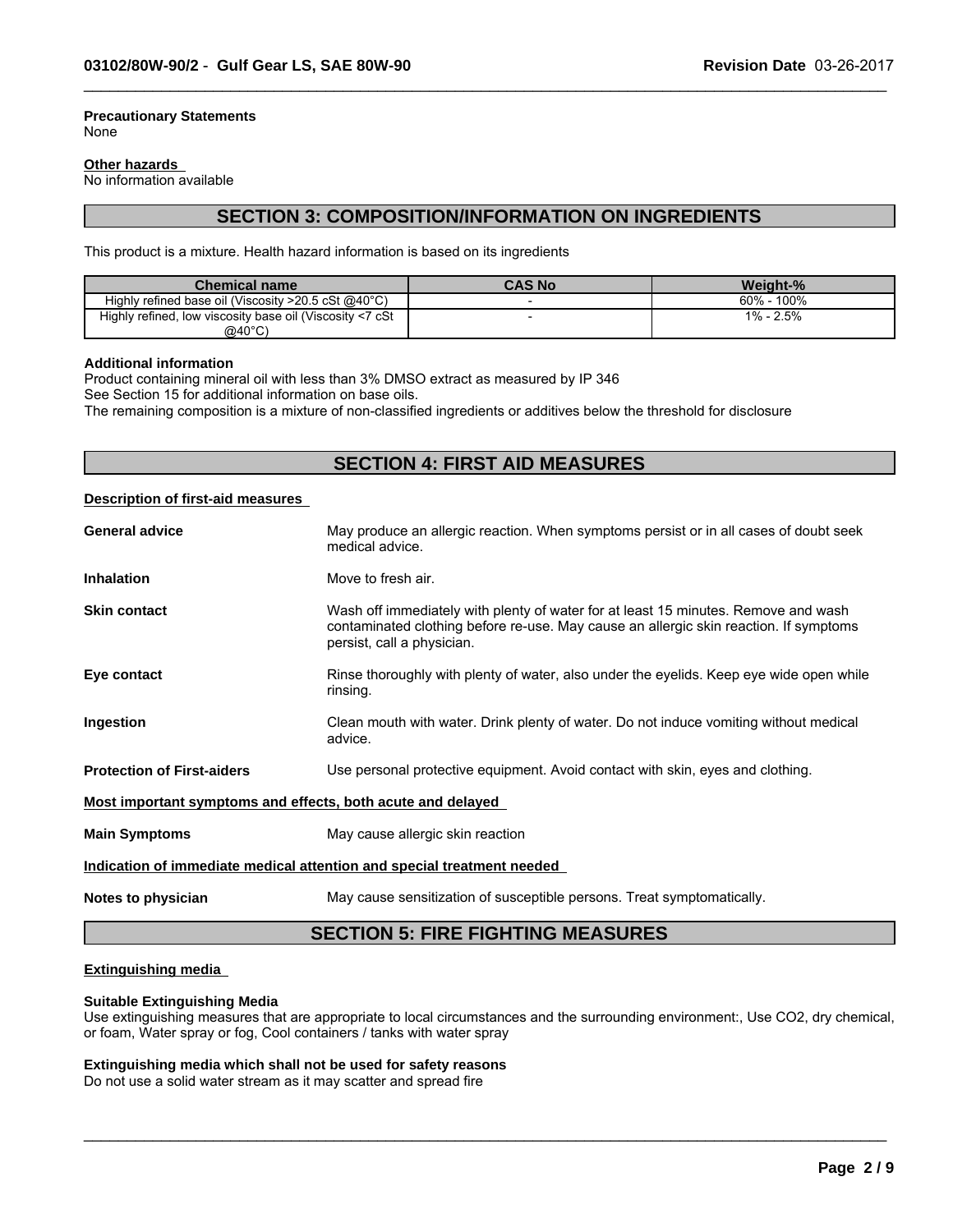#### **Specific hazards arising from the chemical**

In the event of fire and/or explosion do not breathe fumes. Carbon monoxide, carbon dioxide and unburned hydrocarbons (smoke). Thermal decomposition can lead to release of irritating gases and vapors. Water runoff can cause environmental damage. This material creates a fire hazard because it floats on water.

 $\_$  ,  $\_$  ,  $\_$  ,  $\_$  ,  $\_$  ,  $\_$  ,  $\_$  ,  $\_$  ,  $\_$  ,  $\_$  ,  $\_$  ,  $\_$  ,  $\_$  ,  $\_$  ,  $\_$  ,  $\_$  ,  $\_$  ,  $\_$  ,  $\_$  ,  $\_$  ,  $\_$  ,  $\_$  ,  $\_$  ,  $\_$  ,  $\_$  ,  $\_$  ,  $\_$  ,  $\_$  ,  $\_$  ,  $\_$  ,  $\_$  ,  $\_$  ,  $\_$  ,  $\_$  ,  $\_$  ,  $\_$  ,  $\_$  ,

#### **Hazardous decomposition products**

Incomplete combustion and thermolysis produces potentially toxic gases such as carbon monoxide and carbon dioxide

#### **Advice for firefighters**

#### **Special protective equipment for fire-fighters**

As in any fire, wear self-contained breathing apparatus pressure-demand, MSHA/NIOSH (approved or equivalent) and full protective gear

### **SECTION 6: ACCIDENTAL RELEASE MEASURES**

#### **Personal precautions, protective equipment and emergency procedures**

Remove all sources of ignition. Ensure adequate ventilation. Use personal protective equipment. Avoid contact with skin, eyes and clothing.

| <b>Advice for non-emergency</b> | Material can create slippery conditions. |
|---------------------------------|------------------------------------------|
| personnel                       |                                          |
|                                 |                                          |

**Advice for emergency responders** For personal protection see section 8.

#### **Environmental precautions**

Prevent further leakage or spillage if safe to do so. Do not flush into surface water or sanitary sewer system. Prevent product from entering drains. Local authorities should be advised if significant spillages cannot be contained.

#### **Methods and materials for containment and cleaning up**

Soak up with inert absorbent material (e.g. sand, silica gel, acid binder, universal binder, sawdust). Dike to collect large liquid spills.

#### **Reference to other sections**

See Section 8/12/13 for additional information

### **SECTION 7: HANDLING AND STORAGE**

#### **Precautions for safe handling**

Ensure adequate ventilation. Do not eat, drink or smoke when using this product. Handle in accordance with good industrial hygiene and safety practice. Keep away from open flames, hot surfaces and sources of ignition.

#### **Conditions for safe storage, including any incompatibilities**

#### **Technical measures/Storage conditions**

Keep containers tightly closed in a dry, cool and well-ventilated place. Keep away from open flames, hot surfaces and sources of ianition.

### **Incompatible materials**

Oxidizing agent

#### **Recommended Use** Transmission oil

### **SECTION 8: EXPOSURE CONTROLS/PERSONAL PROTECTION**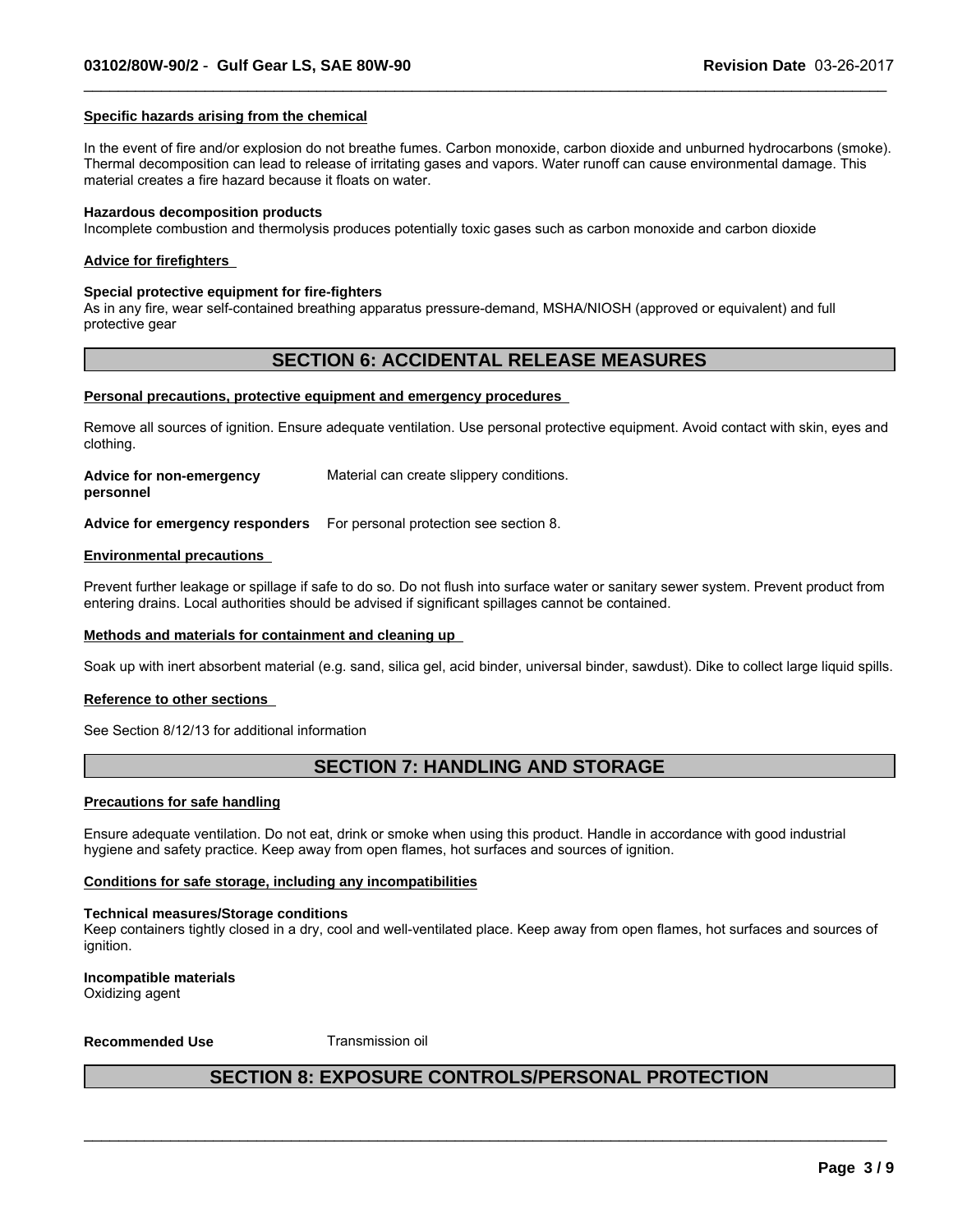#### **Control parameters**

**Exposure Limits** Contains no substances with occupational exposure limit values

| <b>Chemical name</b>                          | Australia | <b>New Zealand</b>           | <b>New Zealand - Biological Exposure</b><br>Indices (BEI) |
|-----------------------------------------------|-----------|------------------------------|-----------------------------------------------------------|
| Highly refined base oil (Viscosity >20.5 cSt) |           | TWA: $5 \text{ mg/m}^3$      |                                                           |
| @40°C)                                        |           | $STEL: 10$ mg/m <sup>3</sup> |                                                           |
| Highly refined, low viscosity base oil        |           | TWA: $5 \text{ mg/m}^3$      |                                                           |
| (Viscosity <7 cSt $@40^{\circ}$ C)            |           | STEL: $10 \text{ mg/m}^3$    |                                                           |

 $\_$  ,  $\_$  ,  $\_$  ,  $\_$  ,  $\_$  ,  $\_$  ,  $\_$  ,  $\_$  ,  $\_$  ,  $\_$  ,  $\_$  ,  $\_$  ,  $\_$  ,  $\_$  ,  $\_$  ,  $\_$  ,  $\_$  ,  $\_$  ,  $\_$  ,  $\_$  ,  $\_$  ,  $\_$  ,  $\_$  ,  $\_$  ,  $\_$  ,  $\_$  ,  $\_$  ,  $\_$  ,  $\_$  ,  $\_$  ,  $\_$  ,  $\_$  ,  $\_$  ,  $\_$  ,  $\_$  ,  $\_$  ,  $\_$  ,

*Australia - Workplace Exposure Standards for Airborne Contaminants. New Zealand - Workplace Exposure Standards and Biological Exposure Indices.*

#### **Appropriate engineering controls**

| <b>Engineering controls</b>                                                                                       | Ensure adequate ventilation, especially in confined areas.                                                                                                                                                                                                                                                                                                                                                                                                                                                                                                                                                                                                                          |  |  |  |  |
|-------------------------------------------------------------------------------------------------------------------|-------------------------------------------------------------------------------------------------------------------------------------------------------------------------------------------------------------------------------------------------------------------------------------------------------------------------------------------------------------------------------------------------------------------------------------------------------------------------------------------------------------------------------------------------------------------------------------------------------------------------------------------------------------------------------------|--|--|--|--|
|                                                                                                                   | Individual protection measures, such as personal protective equipment                                                                                                                                                                                                                                                                                                                                                                                                                                                                                                                                                                                                               |  |  |  |  |
| <b>Eye/face protection</b><br>Skin and body protection<br><b>Hand Protection</b><br><b>Respiratory protection</b> | Safety glasses with side-shields.<br>Long sleeved clothing. Apron. Impervious gloves.<br>Protective gloves. Please observe the instructions regarding permeability and breakthrough<br>time which are provided by the supplier of the gloves. Also take into consideration the<br>specific local conditions under which the product is used, such as the danger of cuts,<br>abrasion. Barrier creams may help to protect the exposed areas of skin, they should<br>however not be applied once exposure has occurred.<br>No special protective equipment required. In case of mist, spray or aerosol exposure wear<br>suitable personal respiratory protection and protective suit. |  |  |  |  |
| <b>Hygiene measures</b>                                                                                           | Regular cleaning of equipment, work area and clothing is recommended.                                                                                                                                                                                                                                                                                                                                                                                                                                                                                                                                                                                                               |  |  |  |  |
| <b>Environmental Exposure Controls</b><br><b>Thermal hazards</b>                                                  | Do not allow material to contaminate ground water system.<br>None under normal use conditions                                                                                                                                                                                                                                                                                                                                                                                                                                                                                                                                                                                       |  |  |  |  |

## **SECTION 9: PHYSICAL AND CHEMICAL PROPERTIES**

### **Information on basic physical and chemical properties**

| <b>Physical state</b>            | liquid             | Appearance     | clear amber    |
|----------------------------------|--------------------|----------------|----------------|
| Odor                             | Hydrocarbon-like   | Odor threshold | Not Determined |
| <b>Property</b>                  | Values             |                | Remarks        |
| рH                               | Not Determined     |                |                |
| Melting point / freezing point   | Not Determined     |                |                |
| Boiling point / boiling range    | Not Determined     |                |                |
| <b>Flash point</b>               | 234 °C / 453 °F    |                | ASTM D 92      |
| <b>Evaporation rate</b>          | Not Determined     |                |                |
| Flammability (solid, gas)        | Not Determined     |                |                |
| <b>Flammability Limit in Air</b> |                    |                |                |
| <b>Upper flammability limit:</b> | Not Determined     |                |                |
| Lower flammability limit:        | Not Determined     |                |                |
| Vapor pressure                   | Not Determined     |                |                |
| Vapor density                    | Not Determined     |                |                |
| <b>Relative density</b>          | 0.8488             |                | @15°C          |
| Solubility(ies)                  | Insoluble in water |                |                |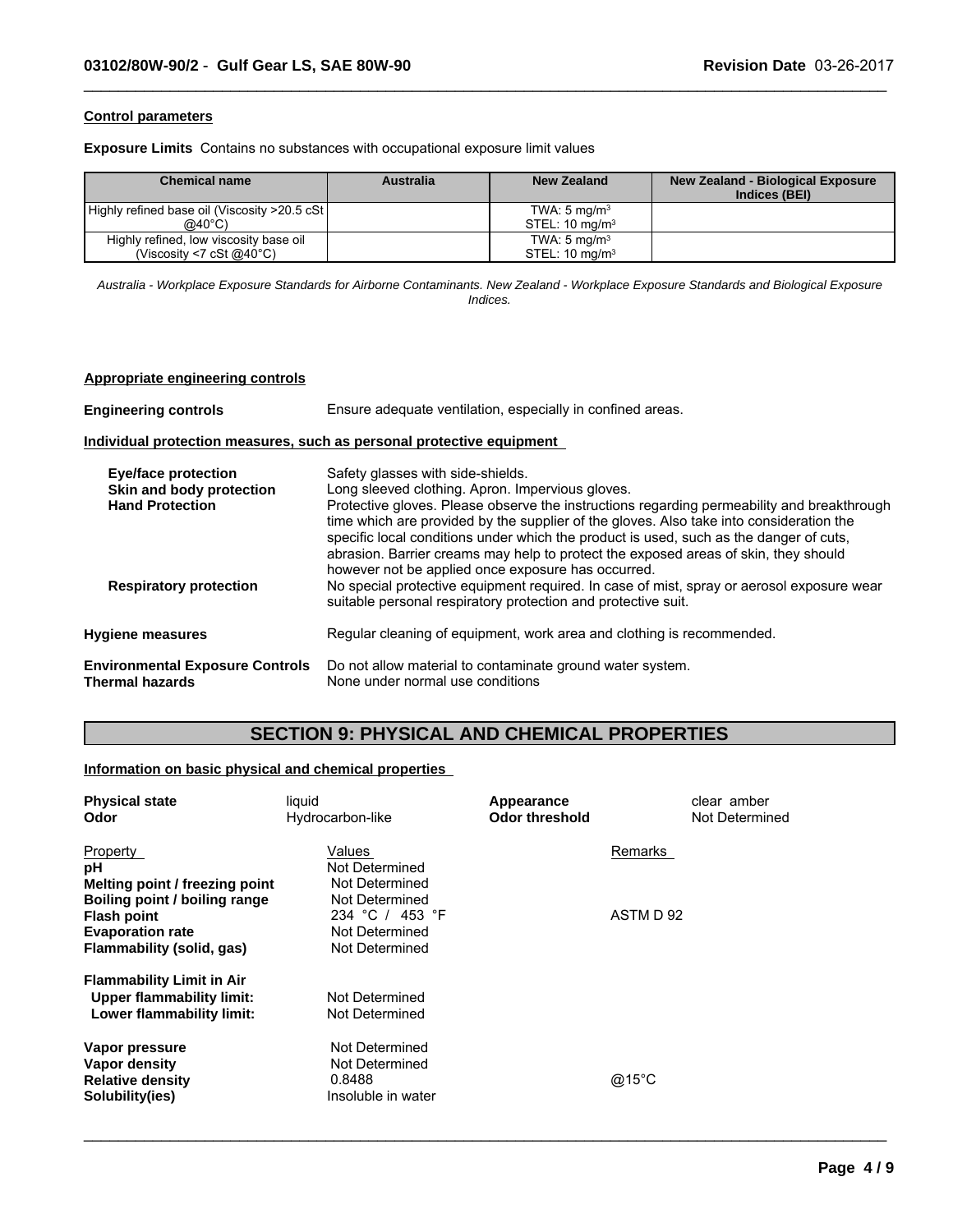| <b>Partition coefficient</b><br><b>Autoignition temperature</b><br><b>Decomposition temperature</b><br><b>Kinematic viscosity</b><br><b>Explosive properties</b><br><b>Oxidizing Properties</b> | Not Determined<br>Not Determined<br>Not Determined<br>53.4 cSt @ 40 °C<br>Not applicable<br>Not applicable | ASTM D 445              |
|-------------------------------------------------------------------------------------------------------------------------------------------------------------------------------------------------|------------------------------------------------------------------------------------------------------------|-------------------------|
| <b>Other Information</b>                                                                                                                                                                        |                                                                                                            |                         |
| Viscosity, kinematic (100°C)<br><b>Pour Point</b><br>VOC Content (ASTM E-1868-10)<br><b>VOC content</b>                                                                                         | 9.8 cSt @ $100^{\circ}$ C<br>$-39$ °C / $-38$ °F<br>Not Determined<br>Not Determined                       | ASTM D 445<br>ASTM D 97 |

### **SECTION 10: STABILITY AND REACTIVITY**

 $\_$  ,  $\_$  ,  $\_$  ,  $\_$  ,  $\_$  ,  $\_$  ,  $\_$  ,  $\_$  ,  $\_$  ,  $\_$  ,  $\_$  ,  $\_$  ,  $\_$  ,  $\_$  ,  $\_$  ,  $\_$  ,  $\_$  ,  $\_$  ,  $\_$  ,  $\_$  ,  $\_$  ,  $\_$  ,  $\_$  ,  $\_$  ,  $\_$  ,  $\_$  ,  $\_$  ,  $\_$  ,  $\_$  ,  $\_$  ,  $\_$  ,  $\_$  ,  $\_$  ,  $\_$  ,  $\_$  ,  $\_$  ,  $\_$  ,

#### **Reactivity**

None under normal use conditions

#### **Chemical stability**

Stable under normal conditions

#### **Possibility of hazardous reactions**

None under normal use conditions

#### **Conditions to avoid**

Keep away from open flames, hot surfaces and sources of ignition, Extremes of temperature and direct sunlight

#### **Incompatible materials**

Oxidizing agent

#### **Hazardous decomposition products**

Incomplete combustion and thermolysis produces potentially toxic gases such as carbon monoxide and carbon dioxide.

### **SECTION 11: TOXICOLOGICAL INFORMATION**

#### **Information on the likely routes of exposure**

#### **Product Information - Principle Routes of Exposure**

| <b>Inhalation</b>   | None known                                                                               |
|---------------------|------------------------------------------------------------------------------------------|
| Eye contact         | None known                                                                               |
| <b>Skin contact</b> | Repeated or prolonged skin contact may cause allergic reactions with susceptible persons |
| Ingestion           | None known                                                                               |

 $\_$  ,  $\_$  ,  $\_$  ,  $\_$  ,  $\_$  ,  $\_$  ,  $\_$  ,  $\_$  ,  $\_$  ,  $\_$  ,  $\_$  ,  $\_$  ,  $\_$  ,  $\_$  ,  $\_$  ,  $\_$  ,  $\_$  ,  $\_$  ,  $\_$  ,  $\_$  ,  $\_$  ,  $\_$  ,  $\_$  ,  $\_$  ,  $\_$  ,  $\_$  ,  $\_$  ,  $\_$  ,  $\_$  ,  $\_$  ,  $\_$  ,  $\_$  ,  $\_$  ,  $\_$  ,  $\_$  ,  $\_$  ,  $\_$  ,

#### **Numerical measures of toxicity - Product Information**

| <b>ATEmix (oral)</b>   | >2000 mg/kg |
|------------------------|-------------|
| <b>ATEmix (dermal)</b> | >2000 mg/kg |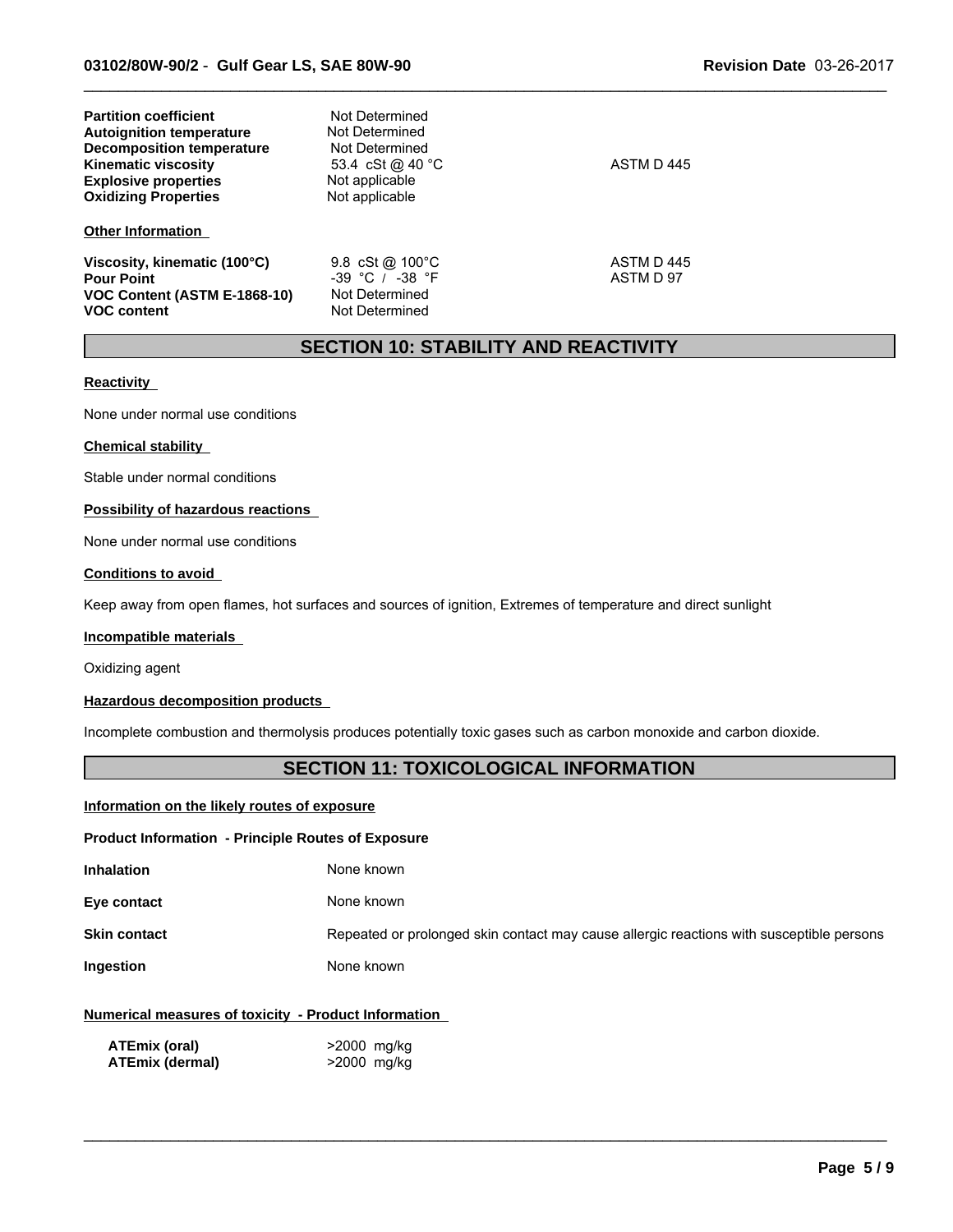#### **Acute toxicity - Product Information**

Product does not present an acute toxicity hazard based on known or supplied information.

#### **Acute toxicity - Component Information**

| <b>Chemical name</b>                                                         | Oral LD50   | Dermal LD50 | <b>Inhalation LC50</b> |
|------------------------------------------------------------------------------|-------------|-------------|------------------------|
| Highly refined base oil (Viscosity<br>$>20.5 \text{ cSt}$ @ 40 °C)           | >2000 mg/kg | >2000 mg/kg |                        |
| Highly refined, low viscosity base oil<br>(Viscosity <7 cSt $@40^{\circ}$ C) | >2000 mg/kg | >2000 mg/kg |                        |

 $\_$  ,  $\_$  ,  $\_$  ,  $\_$  ,  $\_$  ,  $\_$  ,  $\_$  ,  $\_$  ,  $\_$  ,  $\_$  ,  $\_$  ,  $\_$  ,  $\_$  ,  $\_$  ,  $\_$  ,  $\_$  ,  $\_$  ,  $\_$  ,  $\_$  ,  $\_$  ,  $\_$  ,  $\_$  ,  $\_$  ,  $\_$  ,  $\_$  ,  $\_$  ,  $\_$  ,  $\_$  ,  $\_$  ,  $\_$  ,  $\_$  ,  $\_$  ,  $\_$  ,  $\_$  ,  $\_$  ,  $\_$  ,  $\_$  ,

#### **Delayed and immediate effects as well as chronic effects from short and long-term exposure**

| <b>Skin corrosion/irritation</b>                                                      | Based on available data, the classification criteria are not met.                                                                               |
|---------------------------------------------------------------------------------------|-------------------------------------------------------------------------------------------------------------------------------------------------|
| Serious eye damage/eye irritation                                                     | Based on available data, the classification criteria are not met.                                                                               |
| <b>Sensitization</b><br><b>Respiratory Sensitization</b><br><b>Skin sensitization</b> | Based on available data, the classification criteria are not met.<br>Repeated contact may cause allergic reactions in very susceptible persons. |
| Germ cell mutagenicity                                                                | Based on available data, the classification criteria are not met.                                                                               |
| Carcinogenicity                                                                       | Based on available data, the classification criteria are not met.                                                                               |
| <b>Reproductive toxicity</b>                                                          | Based on available data, the classification criteria are not met.                                                                               |
| Specific target organ systemic<br>toxicity (single exposure)                          | Based on available data, the classification criteria are not met                                                                                |
| Specific target organ systemic<br>toxicity (repeated exposure)                        | Based on available data, the classification criteria are not met                                                                                |
| <b>Aspiration hazard</b>                                                              | Based on available data, the classification criteria are not met.                                                                               |
| <b>Exposure levels</b>                                                                | See section 8 for more information                                                                                                              |
| Interactive effects                                                                   | None known                                                                                                                                      |

### **SECTION 12: ECOLOGICAL INFORMATION**

#### **Toxicity**

Harmful to aquatic organisms, may cause long-term adverse effects in the aquatic environment

| <b>Chemical name</b>                        | Algae/aguatic plants | <b>Fish</b>     | Toxicitv to<br>microorganisms | Crustacea       |
|---------------------------------------------|----------------------|-----------------|-------------------------------|-----------------|
| Highly refined base oil                     | >100: 72 h mg/L      | >100: 96 h mg/L |                               | >100: 48 h mg/L |
| $\vert$ (Viscosity >20.5 cSt @40°C) $\vert$ |                      |                 |                               |                 |

 $\_$  ,  $\_$  ,  $\_$  ,  $\_$  ,  $\_$  ,  $\_$  ,  $\_$  ,  $\_$  ,  $\_$  ,  $\_$  ,  $\_$  ,  $\_$  ,  $\_$  ,  $\_$  ,  $\_$  ,  $\_$  ,  $\_$  ,  $\_$  ,  $\_$  ,  $\_$  ,  $\_$  ,  $\_$  ,  $\_$  ,  $\_$  ,  $\_$  ,  $\_$  ,  $\_$  ,  $\_$  ,  $\_$  ,  $\_$  ,  $\_$  ,  $\_$  ,  $\_$  ,  $\_$  ,  $\_$  ,  $\_$  ,  $\_$  ,

#### **Persistence and degradability**

The product is not readily biodegradable, but it can be degraded by micro-organisms, it is regarded as being inherently biodegradable.

#### **Bioaccumulative potential**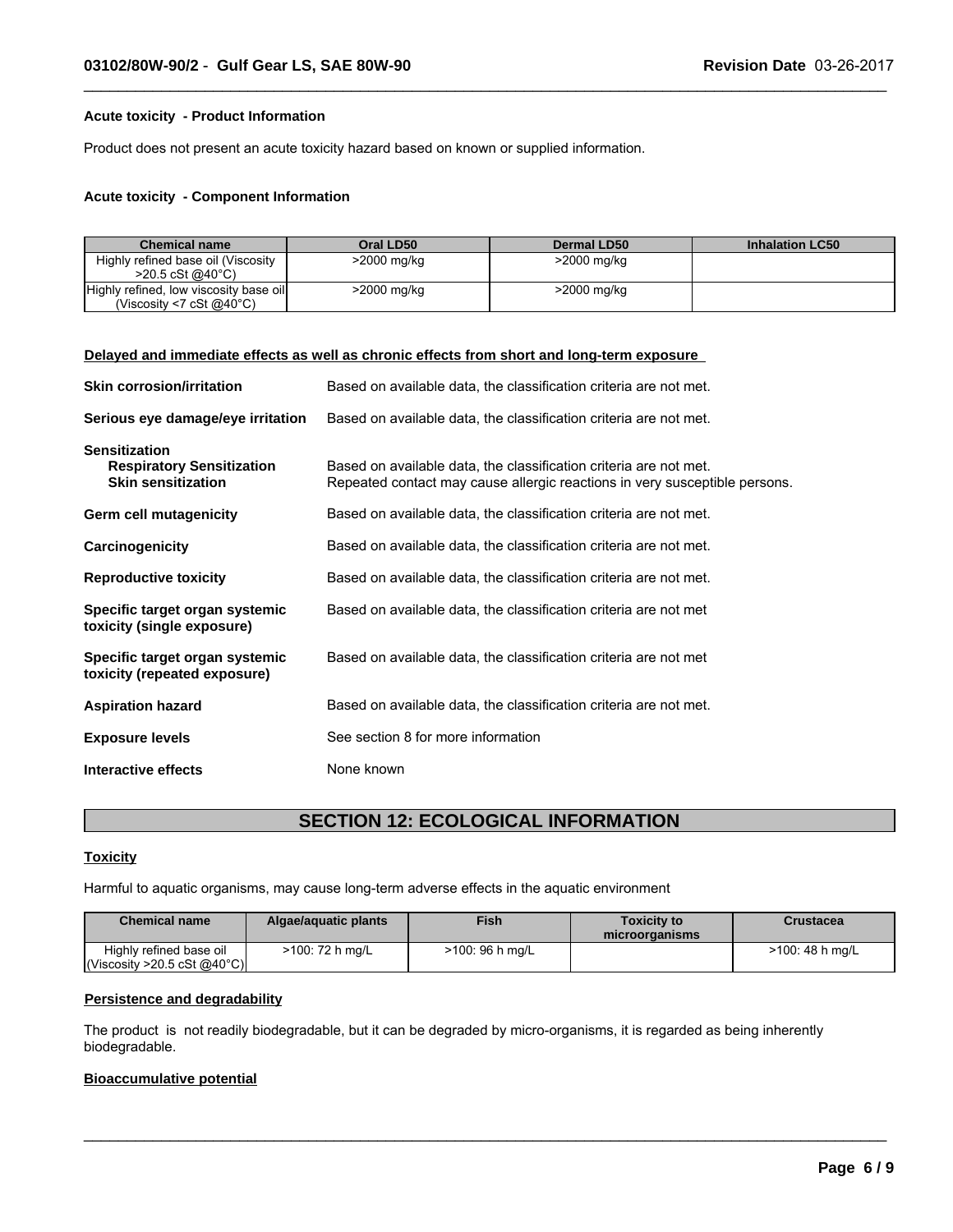No information available

#### **Mobility**

The product is insoluble and floats on water

#### **Other adverse effects**

None known

### **SECTION 13: DISPOSAL CONSIDERATIONS**

 $\_$  ,  $\_$  ,  $\_$  ,  $\_$  ,  $\_$  ,  $\_$  ,  $\_$  ,  $\_$  ,  $\_$  ,  $\_$  ,  $\_$  ,  $\_$  ,  $\_$  ,  $\_$  ,  $\_$  ,  $\_$  ,  $\_$  ,  $\_$  ,  $\_$  ,  $\_$  ,  $\_$  ,  $\_$  ,  $\_$  ,  $\_$  ,  $\_$  ,  $\_$  ,  $\_$  ,  $\_$  ,  $\_$  ,  $\_$  ,  $\_$  ,  $\_$  ,  $\_$  ,  $\_$  ,  $\_$  ,  $\_$  ,  $\_$  ,

#### **Safe handling and disposal methods**

Dispose of as hazardous waste in compliance with local and national regulations

#### **Disposal of any contaminated packaging**

Empty containers should be taken to an approved waste handling site for recycling or disposal. Observe all label precautions until container is cleaned, reconditioned or destroyed.

#### **Environmental regulations**

No information available

### **SECTION 14: TRANSPORT INFORMATION**

**ADG** Not regulated

**IMDG** Not regulated

**IATA** Not regulated

### **SECTION 15: REGULATORY INFORMATION**

**Safety, health and environmental regulations/legislation specific for the substance or mixture**

#### **National regulations**

#### **Australia**

Model Work Health and Safety Regulations (2016). Preparation of Safety Data Sheets for Hazardous Chemicals Code of Practice (2011).

#### **Standard for Uniform Scheduling of Medicines and Poisons (SUSMP)**

No poisons schedule number allocated

#### **New Zealand**

Hazardous Substances Regulation 2001.

**New Zealand** Not Regulated **HSNO Approval Number:** Not Regulated<br> **HSNO Hazard Classification:** Not Regulated **HSNO Hazard Classification:**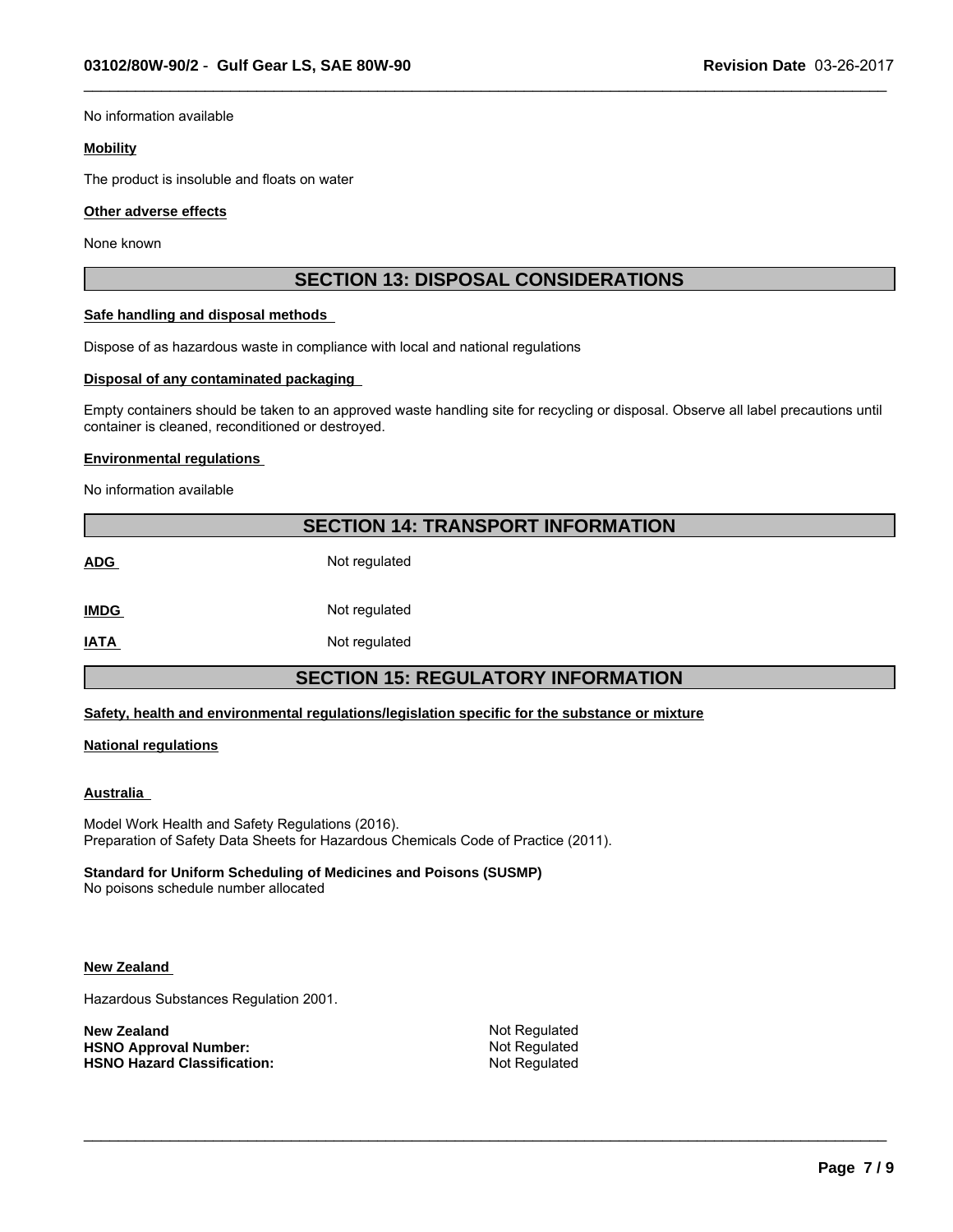$\_$  ,  $\_$  ,  $\_$  ,  $\_$  ,  $\_$  ,  $\_$  ,  $\_$  ,  $\_$  ,  $\_$  ,  $\_$  ,  $\_$  ,  $\_$  ,  $\_$  ,  $\_$  ,  $\_$  ,  $\_$  ,  $\_$  ,  $\_$  ,  $\_$  ,  $\_$  ,  $\_$  ,  $\_$  ,  $\_$  ,  $\_$  ,  $\_$  ,  $\_$  ,  $\_$  ,  $\_$  ,  $\_$  ,  $\_$  ,  $\_$  ,  $\_$  ,  $\_$  ,  $\_$  ,  $\_$  ,  $\_$  ,  $\_$  ,

#### **International Regulations**

**Ozone-depleting substances (ODS)** Not applicable

**Persistent Organic Pollutants** Not applicable

**Chemicals Subject to Prior Informed Consent (PIC)** Not applicable

#### **International Inventories**

 **TSCA** - United States Toxic Substances Control Act Section 8(b) Inventory All ingredients are on the inventory or exempt from listing

 **DSL/NDSL** - Canadian Domestic Substances List/Non-Domestic Substances List All ingredients are on the inventory or exempt from listing

 **AICS** - Australian Inventory of Chemical Substances All ingredients are on the inventory or exempt from listing

 **PICCS** - Philippines Inventory of Chemicals and Chemical Substances All ingredients are on the inventory or exempt from listing

 **KECL** - Korean Existing and Evaluated Chemical Substances All ingredients are on the inventory or exempt from listing

 **IECSC** - China Inventory of Existing Chemical Substances All ingredients are on the inventory or exempt from listing

 **ENCS** - Japan Existing and New Chemical Substances All ingredients are on the inventory or exempt from listing

 **TCSI** - Taiwan National Existing Chemical Inventory Contact supplier for inventory compliance status

 **NZIoC** - New Zealand Inventory of Chemicals All ingredients are on the inventory or exempt from listing

### **Other Information**

**The highly refined base oil (Viscosity >20.5 cSt @40°C) contains one or more substance with the following CAS/EC numbers:**

| <b>Chemical name</b>                                      | <b>CAS No</b> | <b>EC-No</b> |
|-----------------------------------------------------------|---------------|--------------|
| Distillates (petroleum), solvent-refined heavy paraffinic | 64741-88-4    | 265-090-8    |
| Distillates (petroleum), solvent-refined light paraffinic | 64741-89-5    | 265-091-3    |
| Residual oils (petroleum), solvent deasphalted            | 64741-95-3    | 265-096-0    |
| Distillates (petroleum), solvent-refined heavy naphthenic | 64741-96-4    | 265-097-6    |
| Distillates (petroleum), solvent-refined light naphthenic | 64741-97-5    | 265-098-1    |
| Residual oils (petroleum), solvent-refined                | 64742-01-4    | 265-101-6    |
| Distillates (petroleum), hydrotreated heavy naphthenic    | 64742-52-5    | 265-155-0    |
| Distillates (petroleum), hydrotreated light naphthenic    | 64742-53-6    | 265-156-6    |
| Distillates (petroleum), hydrotreated heavy paraffinic    | 64742-54-7    | 265-157-1    |
| Distillates (petroleum), hydrotreated light paraffinic    | 64742-55-8    | 265-158-7    |
| Distillates (petroleum), solvent-dewaxed light paraffinic | 64742-56-9    | 265-159-2    |